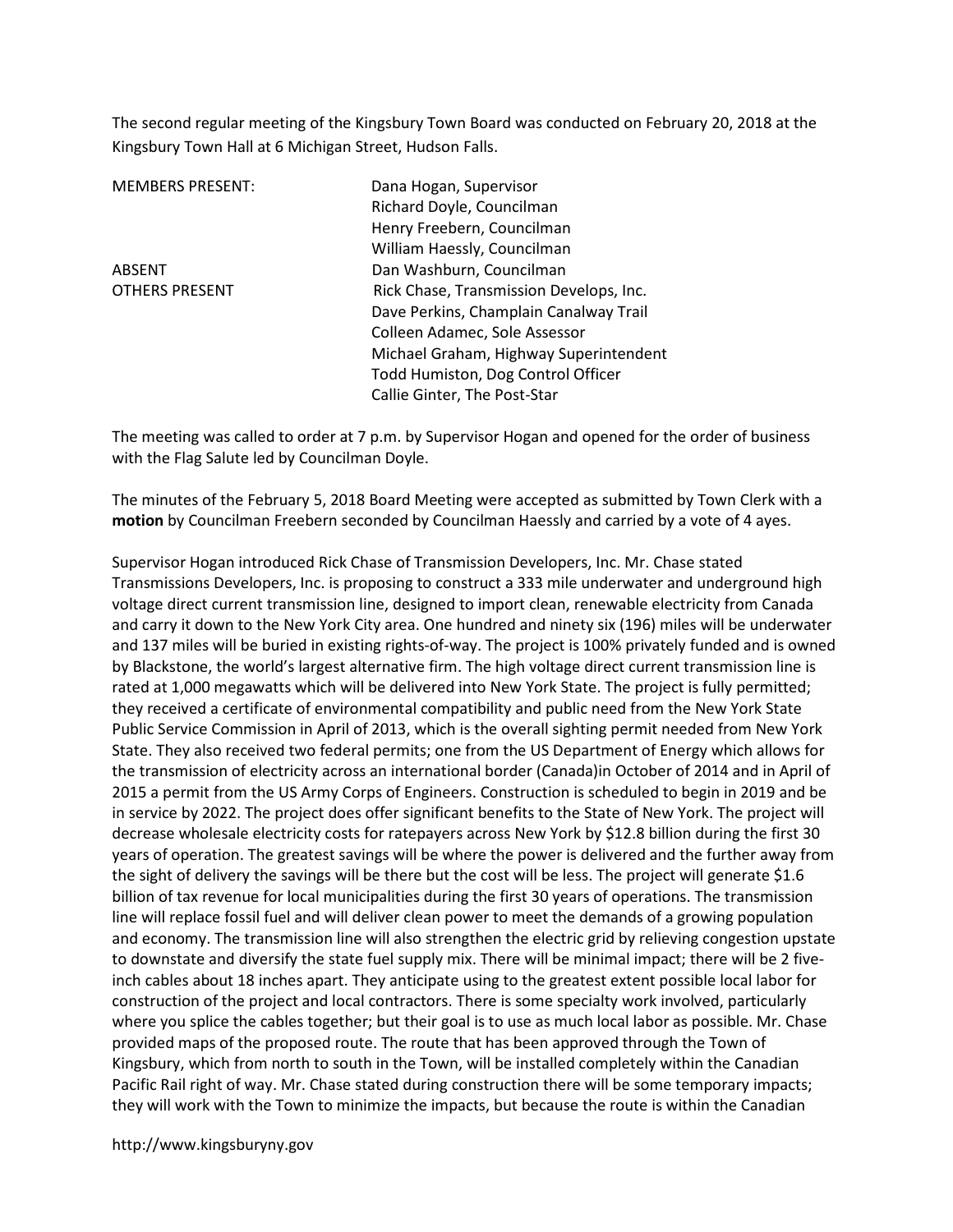Pacific Rail right of way there will be a minimal impact if any on the roads. There is approximately 8 miles of the route within the Town of Kingsbury and during the first year of operation they will pay approximately \$460,000.00 in taxes to the school district; \$230,000.00 to Washington County and about \$110,000.00 to the Town of Kingsbury which totals \$880,000.00. After that here is a somewhat complicated formula used to determine what happens to the rates moving forward, but we estimate based on that formula the property taxes paid will increase on an average 1.5% per year. The transmission line has a life span of approximately 40 years which will bring the taxes paid to \$43 million during that time. They anticipate negotiating a PILOT agreement through the Washington County IDA the purpose being to create some tax certainty.

Supervisor Hogan asked if the PILOT agreement would be negotiated at the state level. Mr. Chase responded they would be made county by county.

Councilman Freebern commented environmentally, the buried transmission line is better than having the lines over us. Mr. Chase commented it is very difficult to build transmission lines overhead; people don't want to look at them and people don't want to pay for them. In their case they address both of those concerns, the line will be underground and underwater and will be privately financed. The rate payers are not taking on any of the development or construction risks; it is all on Transmission Developers, Inc.

Mr. Chase stated the power originates in Quebec and is mainly hydro-power and there may be some wind power also. The transmission line will cross the border and go under Lake Champlain come upland in Dresden and stay upland until around Catskill and Greene County where it will go in the Hudson River and go south. The line will come out of the river in Rockland County for about 8 miles to avoid a sensitive environmental area.

Councilman Haessly asked how deep the line would be buried. Mr. Chase stated upland it will be 4 feet from the top of the cables to the surface and in the waterway it can lay on the bottom at depths of 150 feet or more; if it is less than 150 feet it must be buried. Mr. Chase stated when the line is buried upland; there will be a concrete cap placed above the line and above the cap some red plastic warning tape so if anyone happens to dig above they will see the red plastic warning tape. If the red warning tape is not seen and the line is struck, it will shut down instantaneously.

Councilman Haessly asked if they had to buy right-of-ways. Mr. Chase answered they had to buy rightof-ways from the railway company and there may be discreet parcels they will use temporarily where they may need to tunnel under an obstruction; they may need a temporary easement from a local property owner to stage the equipment and they will negotiate them as they go forward. They will also want to obtain storage areas that they might lease from property owners who are willing to lease their lands for a period of time. The actual construction will be for the most part within the rights of ways and the cables will be in the rights of ways. In the water there will be barges and support barges built specifically for this project, the cables will come off the barges on reels and lay on the bottom or be buried by machinery on the barge.

Councilman Doyle asked which dam the power would be coming from. Mr. Chase stated the power will come from the Hydro-Quebec system and not any particular dam. They have excess hydro-electricity that they are looking to market in the United States.

Michael Graham, Superintendent of Highways asked what the life span of the cable was. Mr. Chase stated the lifespan of the transmission line for their financial purposes estimate is forty years, but typically transmission lines like this operate much longer. He explained the cable will never be removed the permit requires they leave it in place.

Sole Assessor Colleen Adamec asked where would they go if they do not get railway approval. Mr. Chase explained they would have to come up with another route if they decide to go forward, they would have to go back to the permitting agencies to get a new permit.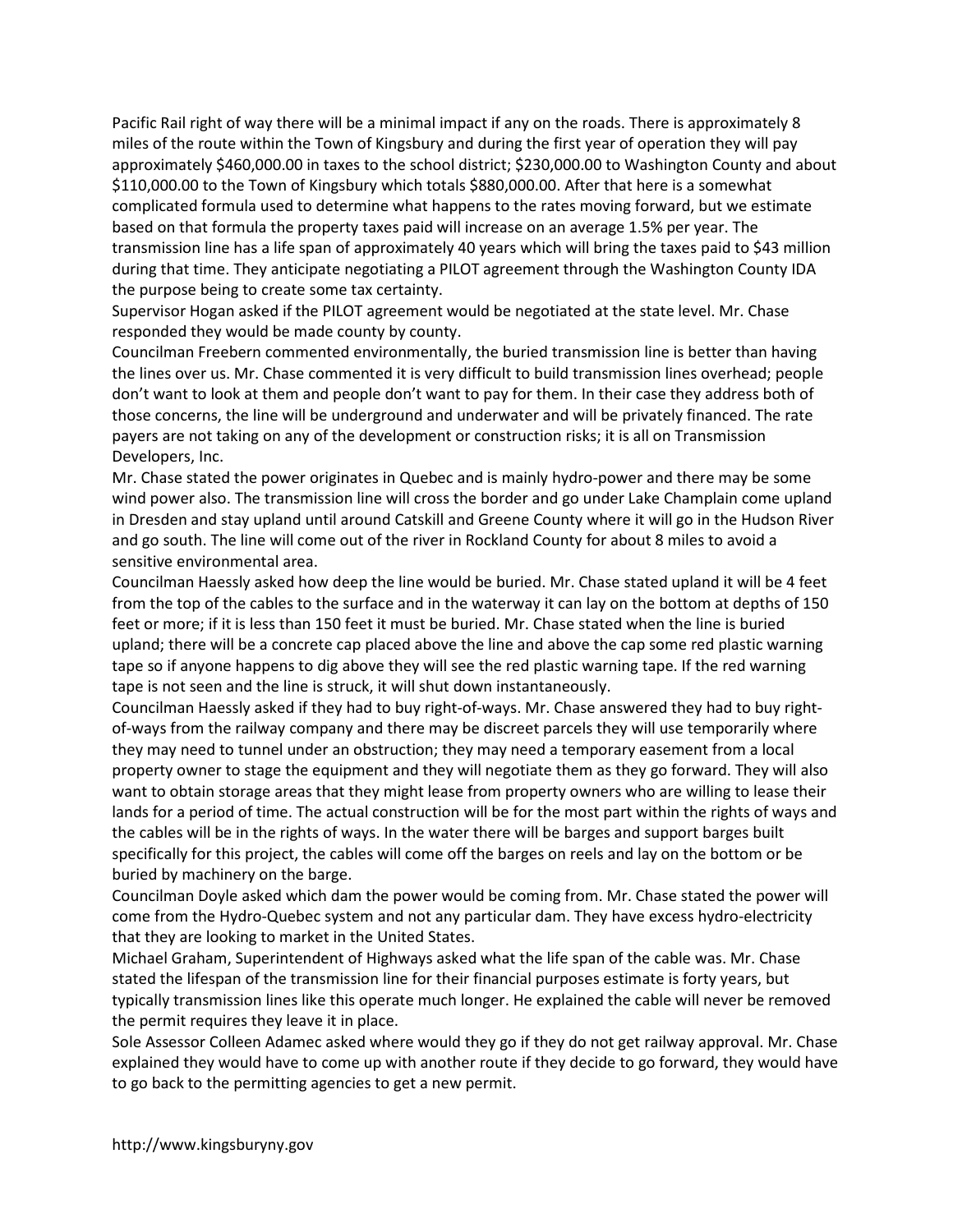Supervisor Hogan re-opened the public hearing to adopt a Local Law imposing a limited large scale solar energy generating facility land use moratorium at 7:22 pm. There being no comment or discussion Supervisor Hogan closed the public hearing at 7:23 pm.

Councilman Doyle commented he is not opposed the proposed moratorium; he feels the change in the time from six (6) months to three (3) months with two one (1) month extensions is sufficient time for he and Councilman Haessly to research PILOTS, etc. A motion by Councilman Freebern seconded by Councilman Doyle and carried by a vote of 4 ayes to adopt the following Local Law:

#### **TOWN OF KINGSBURY**  COUNTY OF WASHINGTON, STATE OF NEW YORK

### Local Law No. 1 of 2018

# A LOCAL LAW IMPOSING A LIMITED LARGE SCALE SOLAR ENERGY GENERATING FACILITY LAND USE MORATORIUM

 Be it enacted by the Town Board of the Town of Kingsbury ("Town"), County of Washington, State of New York ("State") as follows:

#### Section 1. Legislative Intent.

The purpose of this local law is to protect the public health, safety and welfare by restricting the development of large scale solar energy generating facilities within the Town of Kingsbury for a limited period of time in order to further develop and revise the applicable zoning law provisions specific to large scale solar arrays and to establish policies and procedures to implement a program for payment in lieu of taxes pursuant to section 487(9)(a) of the NYS Real Property Tax Law or opt out of the tax exemption under section 487 of the NYS Real Property Tax Law.

#### Section 2. Findings.

The State of New York has, as a matter of public policy, undertaken a policy to encourage the development of facilities for the generation of solar energy. As the result, there has been a sudden increase in developmental pressures within the Town of Kingsbury with respect to development of large scale solar energy generating facilities. The Town Board is therefore concerned that the existing Chapter 280 of the Code of the Town of Kingsbury ("the Zoning Law") may not be adequate for the review of the impacts and mitigation of the consequences of such uses and the approval thereof.

There is also little guidance within the provisions of §487 of the Real Property Tax Law with respect to establishing programs for payment in lieu of taxes agreements as an alternative to opting out of the exemption provided thereby. The Town Board wishes to explore the development of a payment in lieu of taxes program in an effort to avoid the necessity of opting out of the tax exemption under §487 of the Real Property Tax Law. Therefore, it is necessary and appropriate to implement a temporary and limited moratorium with respect to the development of large scale solar energy generating systems in the Town of Kingsbury. Doing so shall preserve the status quo while the Town Board completes an evaluation and formulates revisions in the Zoning Law to provide for an effective process to regulate, review and approve applications for large scale solar energy generating facilities, and develops policies and

http://www.kingsburyny.gov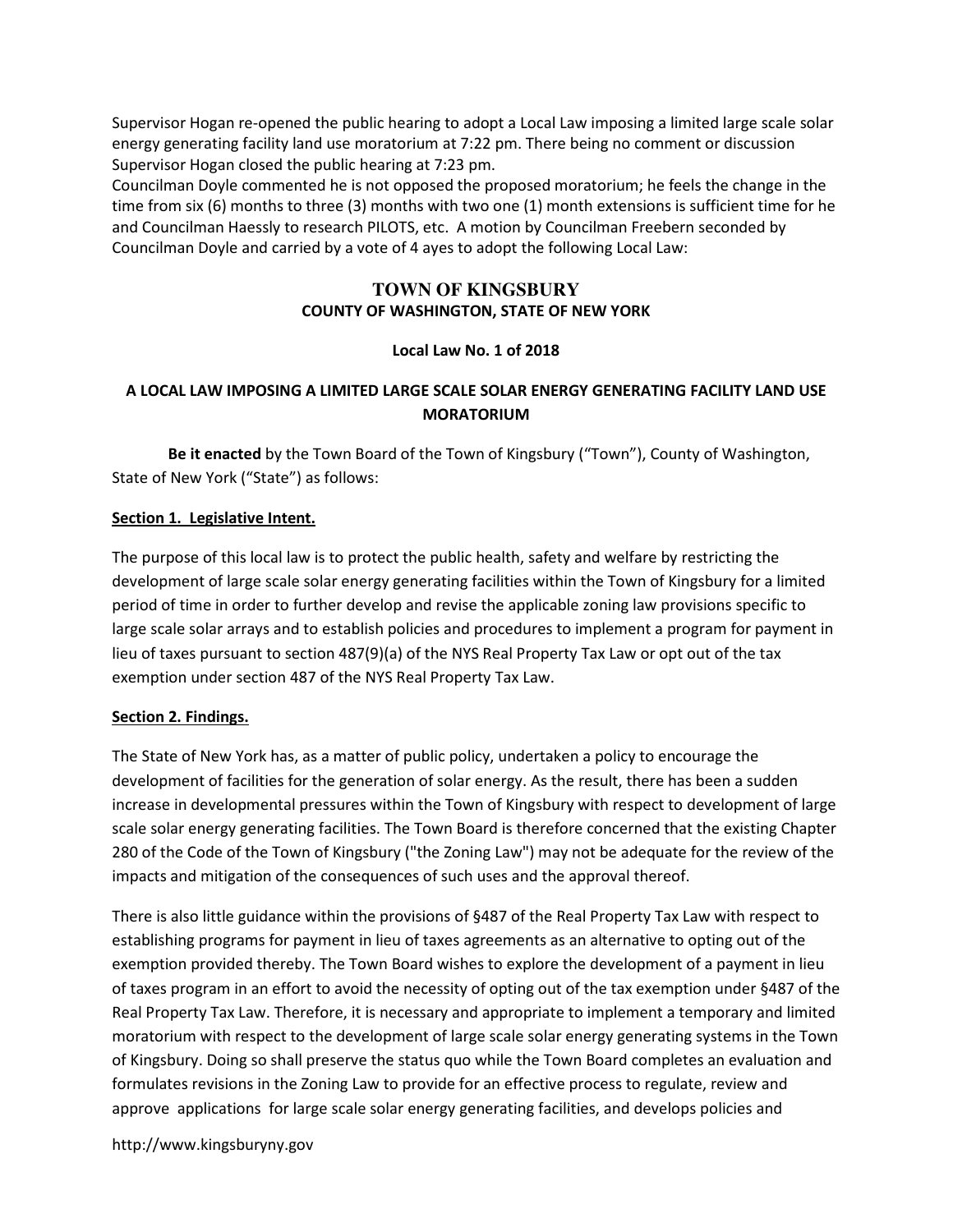procedures for a payment in lieu of taxes program, thereby reducing the possibility that any such zoning revisions may be rendered ineffective and their purpose defeated in the interim, and avoiding the necessity of once again, opting out of the tax exemption afforded under §487 of the Real Property Tax Law.

# Section 3. Moratorium Imposed.

- A. **Large Scale Solar Energy Generating Facilities Temporarily Prohibited.** For a period of three (3) months following the date of adoption of this local law, no new site plan applications shall be accepted, reviewed, or approved by the Planning Board, nor any building permit(s) shall for such applications be issued by the Town of Kingsbury or Washington County with respect to large scale solar energy generating facilities, hereby defined as non-farm large scale solar systems generating 1 MW or more of energy for sale to utility companies or for other commercial use. This shall not in any way limit or prevent the Planning Board from continuing their review of any existing site plan applications or hinder the provision of building permits for such existing projects upon approval by the Planning Board.
- B. **Evaluation and Revision of Existing Regulations.** During the period of the moratorium established by this local law, the Town Board shall endeavor to evaluate and adopt revisions to the Town's Zoning Law to address the use and regulation of large scale solar energy generating facilities and to evaluate and adopt policies and procedures for a payment in lieu of taxes program pursuant to the provisions of Real Property Tax Law §287(9)(a).

### Section 4. Extension of Moratorium.

This moratorium may be extended for up to two (2) additional periods not exceeding one (1) months each by resolution of the Town Board upon a finding of necessity for such extension.

### Section 5. Relief From Requirements.

The Town Board reserves to itself the right and sole discretion to vary or adapt the strict application of this local law in the case of unusual hardship or circumstances that would deprive a property owner of the reasonable use of lands affected by this local law. Accordingly, by duly adopted resolution, the Town Board may authorize the Planning Board to review and consider for approval or disapproval a site plan application, the review of which is otherwise precluded by this local law, or the Code Enforcement Officer to issue a building permit that is otherwise precluded by this local law, subject to the regular review process for such special use and site plan, or building permit, under circumstances where:

A. An application for a variance is filed, in writing, with the Town Clerk, together with a filing fee in the sum of \$150.00. The application shall specifically identify the land involved, recite the nature and scope of the proposed development, provide a narrative description and a sketch plan of the proposed development, and describe the reasons for which the variance is requested and the grounds upon which it is sought to be approved, including all facts and circumstances upon which hardship is claimed.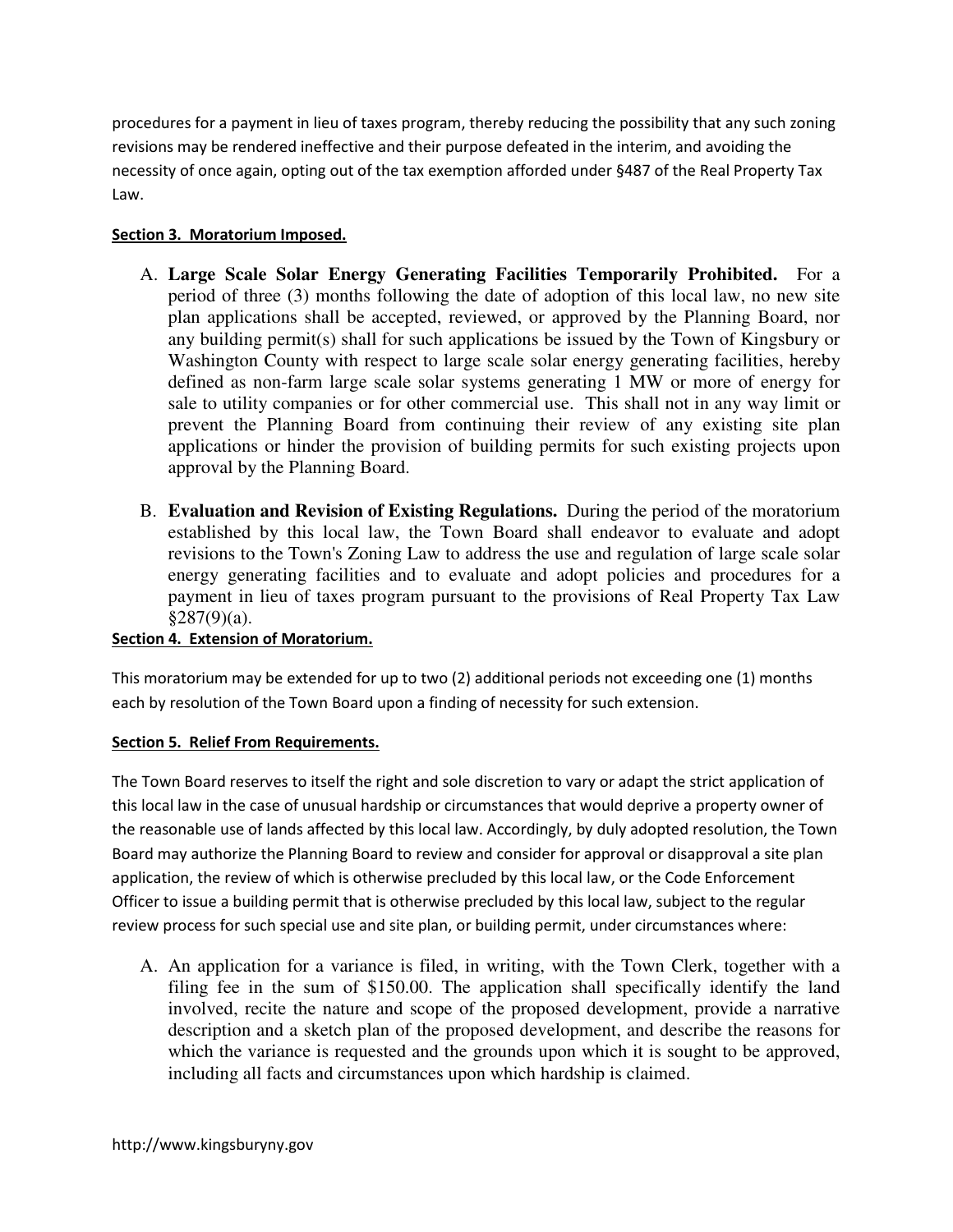- B. All costs incurred by the Town in connection with the consideration of the application for a variance are paid by the applicant, including but not limited to, all professional consulting fees such as attorneys, engineers, and planners.
- C. The applicant demonstrates that this local law has resulted in unnecessary hardship in that: the applicant has been deprived of substantially all economic use or benefit from the property in question, which must be established by competent financial evidence; the alleged hardship is unique to the applicant's property and does not apply to a substantial portion of other properties in the areas of the Town to which this local law applies; and the variance, if granted, will not pose a present or future risk to the health, safety and welfare of the residents in the vicinity of the proposed development and the Town at large.
- D. The Town Board may refer any applications for a variance hereunder to the Planning Board, the Zoning Board of Appeals, any other Town board, committee or department, and/or its professional consultants for their advice and recommendations. Nevertheless, all decisions as to the granting or denying of such variances shall be made by the Town Board in its sole and absolute discretion after determining whether the requested variance is compatible with protection of the environment and any contemplated revisions to the Town's Zoning Law. No variance shall be granted unless the Town Board determines the requested variance is compatible therewith.
- E. The Town Board shall conduct a public hearing on any request for a variance within forty-five (45) days after it determines that a complete application has been submitted to it. The Town Board shall render its determination upon any application for a variance within sixty-two (62) days after the conclusion of the public hearing.
- F. The granting of a variance by the Town Board does not preclude or otherwise restrict the Planning Board's review and jurisdiction of the site plan application pursuant to the Zoning Law.

## Section 6. Conflict With Other Laws.

This local law is enacted pursuant to the provisions of the Town Law and the Municipal Home Rule Law and, during the time it is in effect, it specifically supersedes and shall take precedence over any contrary laws, ordinances and provisions, including but not limited to §267, §267-a, §267-b, §274-a and §274-b of the Town Law of the State of New York, or Town Code of the Town of Kingsbury.

### Section 7. Penalties for Offenses and Enforcement.

Any person who shall develop or erect or install improvements upon land in violation of this local law, or break ground for the purpose thereof, shall be guilty of a violation and subject to a fine not to exceed \$1,000.00 or six (6) months in jail, or both. Each week a violation continues shall be considered a separate and distinct violation. This local law shall be enforced by the Code Enforcement Officer of the Town of Kingsbury who is hereby granted authority to issue appearance tickets for the purpose thereof. Upon authorization by the Town Board, this local law may also be enforced by civil action brought in the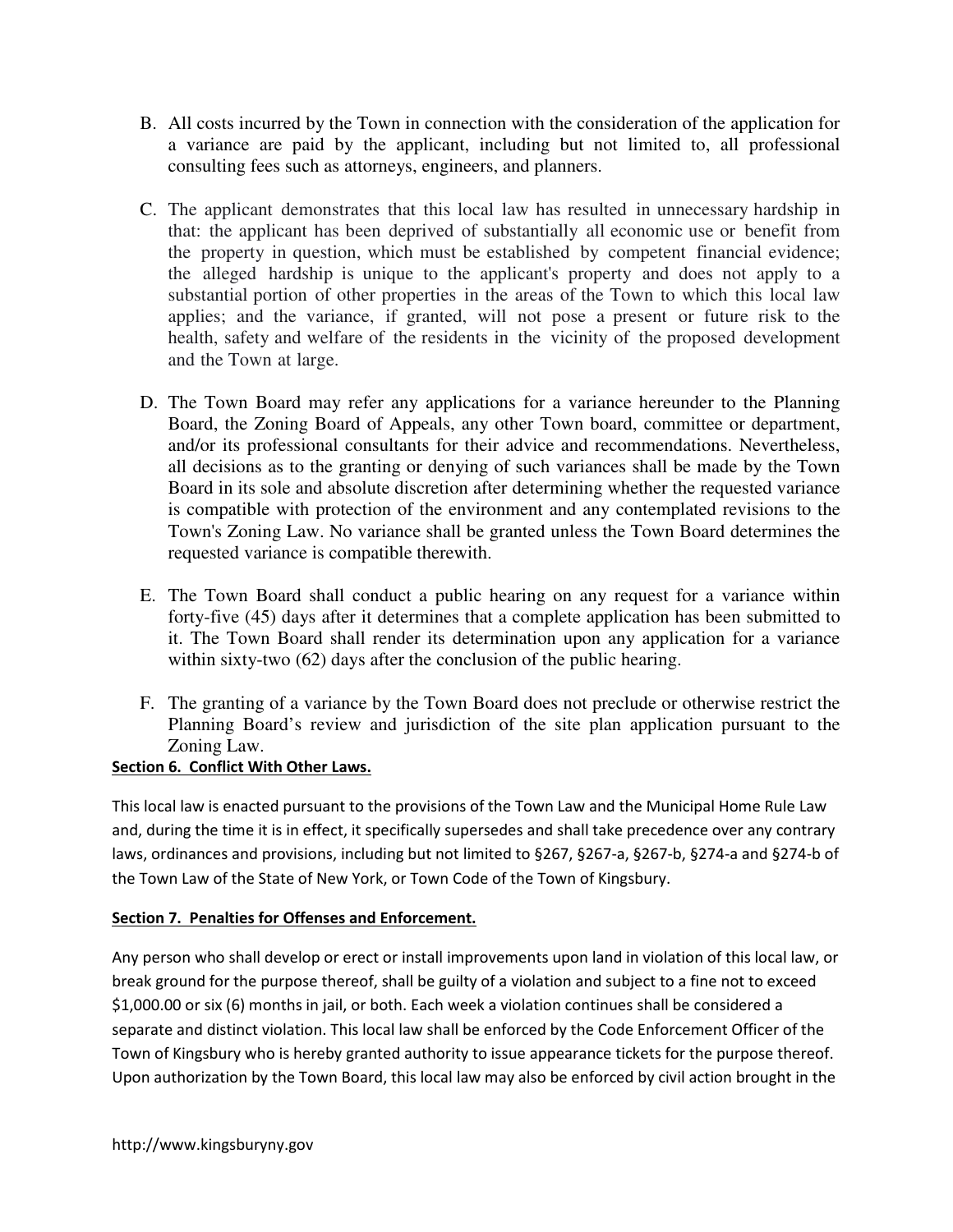name of the Town for the purpose of obtaining injunctive relief and recovering civil penalties of \$1,000.00 for each week a violation of the local law continues.

## Section 8. Effect of Invalidity.

If any clause, sentence, phrase, paragraph or any part of this local law shall for any reason be adjusted finally by a court of competent jurisdiction to be invalid, such judgment shall not affect, impair or invalidate the remainder of this local law, but shall be confined in its operation and effect to the clause, sentence, phrase, paragraph or any part thereof, directly involved in the controversy or action in which such judgment shall have been rendered. It is hereby declared to be the legislative intent that the remainder of this local law would have been adopted had any such provisions not been included.

### Section 9. Effective Date.

This local law shall take effect immediately upon adoption.

Dave Perkins a member of the Champlain Canalway Trail working group presented an update on the progress of the Champlain Canalway Trail. With a push from the governor's office for 200 hundred million dollars we now have a trail that is going to fall into place. Canal Corp had a person that retired and have hired Sasha Eisenstein. The positive news is from Fort Edward to New Swamp Road once you get to the area known as the T along the Feeder Canal you could go further north to Bond Creek you then had to turn around and go back. The plan now is to build a box culvert to get you to the other side of the body of water; then a bridge is going to be built across Bond Creek. The test borings have been done and right of ways has been resolved so they can build this bridge across the canal. This brings you to the side of State Route 196 where DOT is already in the process of building a tunnel under State Route 196. During the building of the tunnel the road will be closed for approximately one week; this will bring the trail over to Tow Path Road. The construction of the bridge and tunnel will be much safer for trail users; they will not have to cross State Route 196. The preliminary design work for these projects is underway, the surveying is complete and the final design report will be complete next month. They expect the construction on these projects to begin in 2019.The permitting and the coordination with local officials is underway on the bike path from Kingsbury to Fort Ann, with construction to begin in March or April 2019.

The trail then heads north to Smith's Basin which will probably have a stone dust surface. The bike trail from Smith's Basin to Baldwins Corner will be paved; from Baldwins Corner to Fort Ann will be stone dust.

Mr. Perkins stated Canal Corp announced the boating season will open early this year on May  $18<sup>th</sup>$  and closing on October  $10<sup>th</sup>$ .

Mr. Perkins and the Board discussed possibilities for the bike trail from Fort Ann to Whitehall. Supervisor Hogan thanked Dave Perkins for the update on the Champlain Canalway Trail.

Supervisor Hogan had requested the Board review information on the interest and intent of AIM Services to establish and operate a residence at 304-E Queens Drive. Supervisor Hogan spoke with the Schermerhorn Representative who said they already have some tenants that are great tenants, very responsive and he has no concerns. He also spoke to Joshua Phelps, the Director of Administration of AIM. A **motion** by Councilman Freebern seconded by Councilman Haessly and carried by a vote of 4 ayes for Supervisor Hogan to follow up and show support for the interest and intent of AIM Services, Inc. to establish and operate a residence known as Supervised Individual Residential Alternative home at 304- E Queens Drive.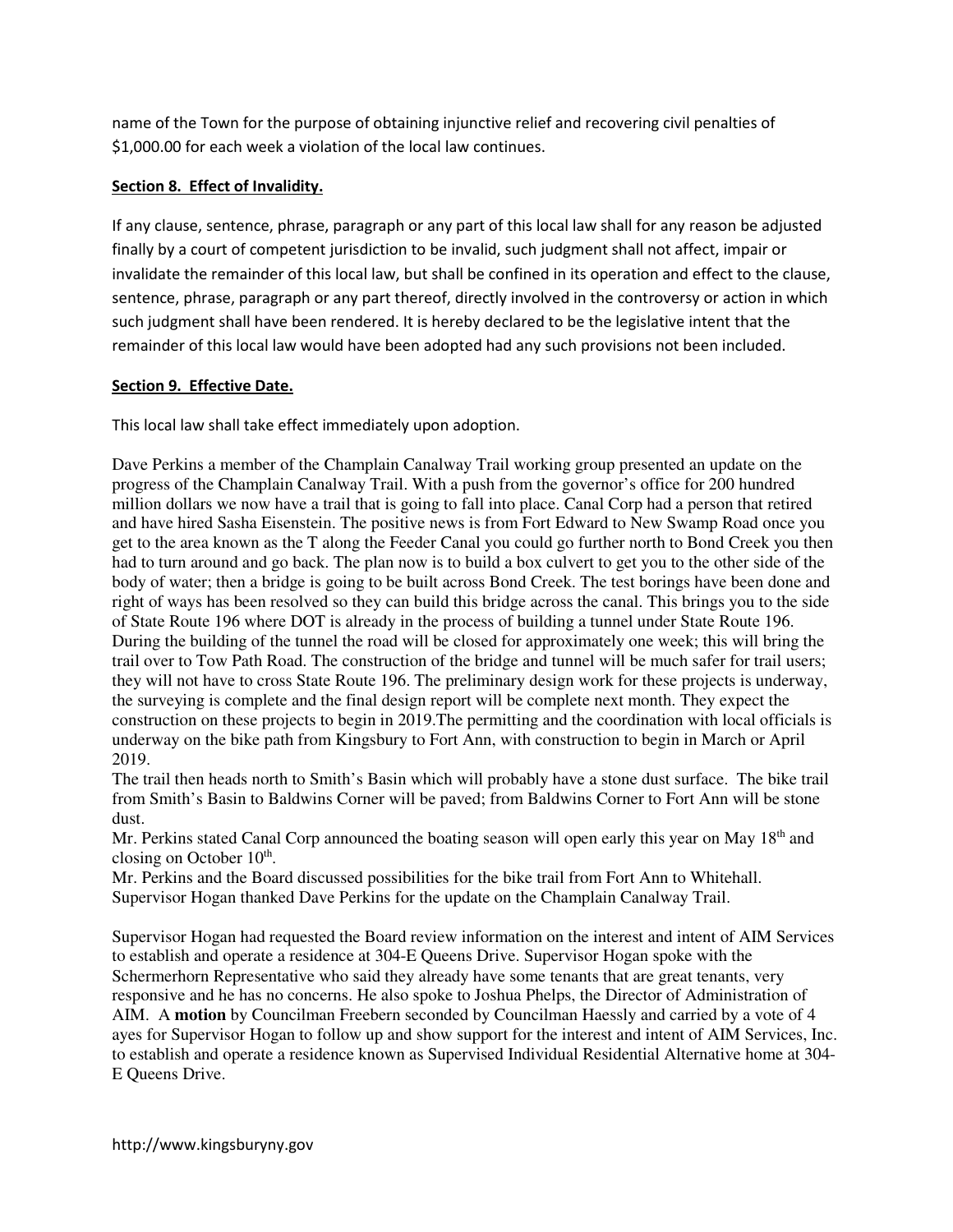Superintendent of Highways is seeking approval to purchase a stainless steel dump box to replace one that is twelve (12) years old. Superintendent Graham explained during the budget process for 2018 there was money set aside to purchase one. Superintendent Graham stated Viking had the best price; it is on Oneida County Contract # 1889 in the amount of \$35,540.80 and delivered to the Highway Garage. Graham commented the stainless steel dump box purchased last year was \$43,000.00. It will be cash and carry and the Highway crew will install it in approximately two (2) days. A **motion** by Councilman Freebern seconded by Councilman Doyle and carried by a vote of 4 ayes to purchase a stainless steel dump box from Viking Cives (USA) in the amount of \$35,540.80; Oneida County Contract # 1889.The dump box being removed will be sold to the Town of Salem for \$1,000.00. The Town Clerk will send a letter to Viking Cives with the approval for the Town to purchase the stainless steel box.

Councilman Freebern called the NYS DOT in regard to a speed limit reduction for 35 Vaughn Road (location of Primary School) which was not approved. The Town has sent 3 requests for a reduction in the speed at this location. Councilman Freebern was told the only time a speed limit reduction occurs in a school zone is when there are children walking or riding their bicycles to and from school. Councilman Freebern's concern is with our crossing guards; one crossing guard had been hit by a car a few years ago. Councilman Freebern told the NYS DOT they would hear from him if another crossing guard was hit. NYS DOT will review the matter again.

#### TOWN CLERK REPORT:

| Town Clerk provided the following report to the Board: |                                                  |
|--------------------------------------------------------|--------------------------------------------------|
| TO:                                                    | Supervisor Hogan                                 |
|                                                        | Councilman: Doyle & Freebern, Haessly & Washburn |
| FROM:                                                  | Tax Collector: Cynthia A. Bardin                 |
| SUBJECT:                                               | 2018 Town & County Tax Collection                |
| DATE:                                                  | February 20, 2018                                |

| Penalties Collected Feb. 1 - Feb 7 - \$254.49 |          |
|-----------------------------------------------|----------|
| Bank Interest for January                     | \$77.03  |
| <b>Return Check Fees</b>                      | \$40.00  |
| Paid to Supervisor- 2/8/17                    | \$371.52 |
| <b>Total Paid to Supervisor:</b>              |          |
| Tax Levy - \$1,519,346.19                     |          |
| Penalties Collected - \$254.49                |          |
| Bank Interest - \$77.56                       |          |
| Return Check Fees - \$60.00                   |          |

Total: \$1,519,738.24

The Town Clerk requested permission to attend the New York State Association of Tax Receivers and Collectors from June 10 – 13 in Lake Placid; the money is in her budget.

The Town Clerk received a notification from Town Justice Michael Keenan to advise the Board that the court's records and docket are available to be presented for examination.

#### DOG CONTROL REPORT:

Todd Humiston reported the Dog Control Officer Inspection was complete with satisfactory results. The state is interested in the program Mr. Humiston conducts at the school and the enumeration program he has used in the Town. He has been asked to speak at the conference to be held in May; as a speaker he